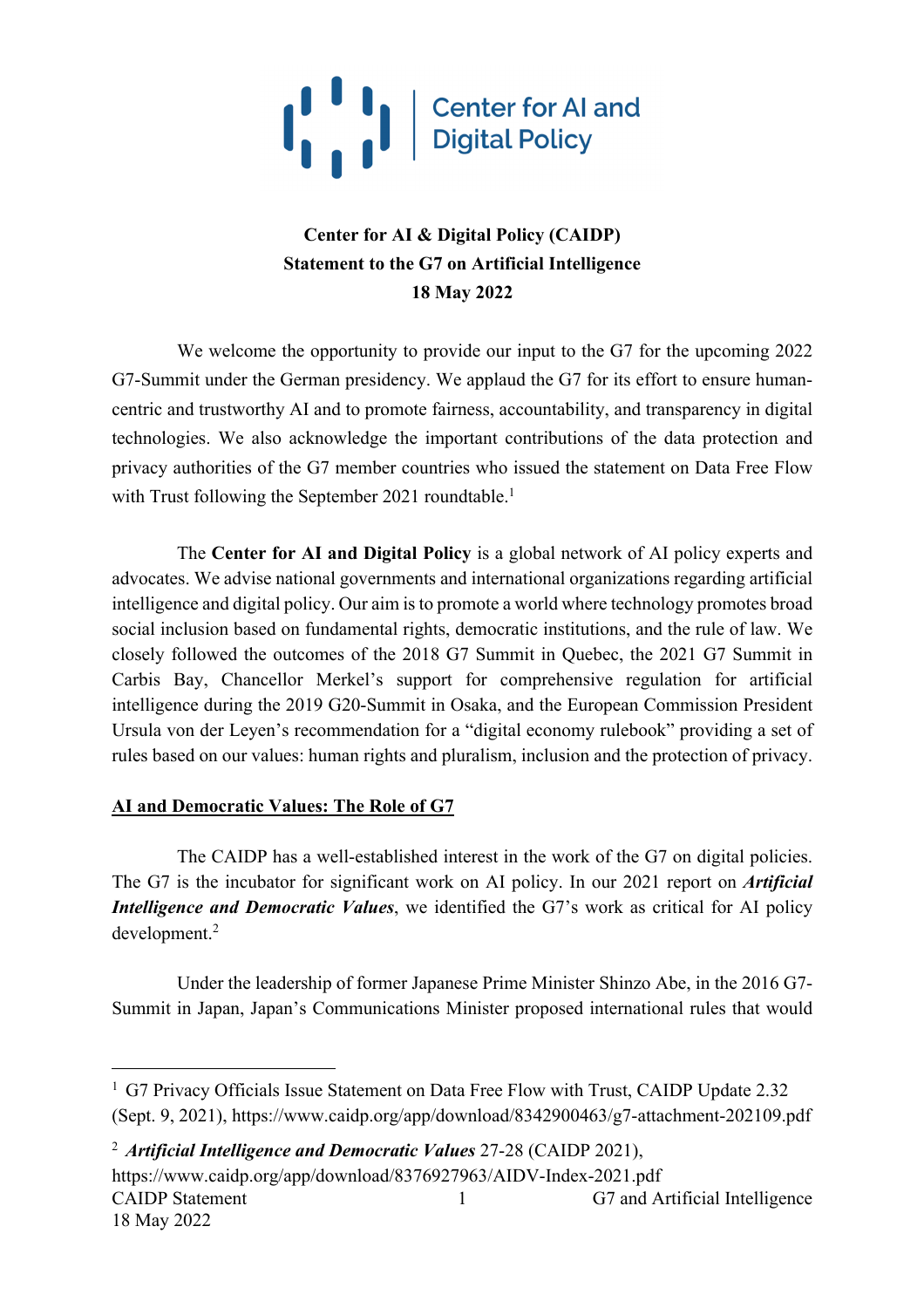# $\begin{bmatrix} 1 & 1 \\ 1 & 1 \end{bmatrix}$ Center for AI and<br>Digital Policy

make "*AI networks controllable by human beings and respect for human dignity and privacy*."3 In 2018, Canada and France announced a joint undertaking on Artificial Intelligence that led to the creation of the Global Partnership on AI (GPAI), with the goal of supporting and guiding "*the responsible adoption of AI that is human-centric and grounded in human rights, inclusion, diversity, innovation and economic growth.*"4

On June 10, 2021, the G-7 Leaders released the Carbis Bay G7 Summit Communique, setting out a common agenda for the world's leading democratic nations. "Human centric" AI factored heavily in the 2021 Communique. The G7 leaders committed to working together for a "*values-driven digital ecosystem for the common good that enhances prosperity in a way that is sustainable, inclusive, transparent and human-centric.*"5 They called for a "human centric approach to artificial intelligence," building on the work of the GPAI advanced by the Canadian and French G7 presidencies in 2018 and 2019. <sup>6</sup> In 2021, the G7 also issued a statement on Data Free Flows with Trust stating "*human dignity, must be central to AI design; AI must be transparent, comprehensible, and explainable; and the data protection principles of purpose limitation and data minimization must apply to AI.*" It further said that "*'red lines' are needed for AI systems that are not compatible with our values and fundamental rights.*"7

## **CAIDP Statements for "Red Lines" on certain AI practices**

<sup>6</sup> *Artificial Intelligence and Democratic Values* (CAIDP 2021), *Artificial Intelligence and Democratic Values* (CAIDP 2021), https://www.caidp.org/app/download/8376927963/AIDV-Index-2021.pdf

<sup>&</sup>lt;sup>3</sup> Japan Times, Japan pushes for basic AI rules at G-7 tech meeting (Apr. 29, 2016), https://www.japantimes.co.jp/news/2016/04/29/national/japan-pushes-basic-ai-rules-g-7 tech-meeting/

<sup>4</sup> Canada, Prime Minister of Canada, *Mandate for the International Panel on Artificial Intelligence* (Dec. 6, 2018), https://pm.gc.ca/en/news/backgrounders/2018/12/06/mandateinternational-panel- artificial-intelligence

<sup>5</sup> *Carbis Bay G7 Summit Communiqué* (June 13, 2021) https://www.whitehouse.gov/briefingroom/statements-releases/2021/06/13/carbis-bay-g7-summit-communique/

CAIDP Statement 2 G7 and Artificial Intelligence 18 May 2022 2 <sup>7</sup> G7 United Kingdom 2021, Data Free Flows with Trust (Sept. 8, 2021), https://www.caidp.org/app/download/8342900463/g7-attachment-202109.pdf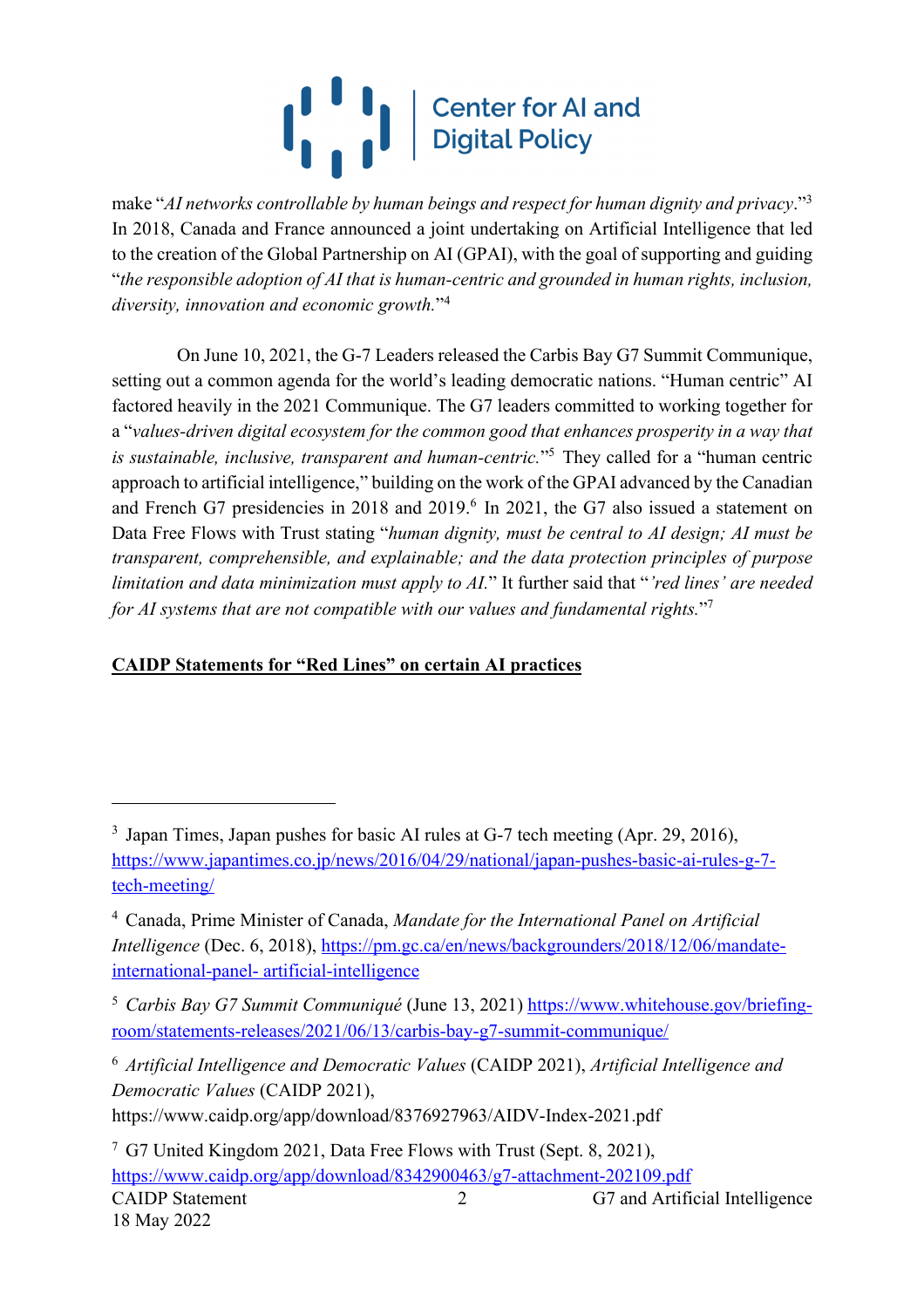# Center for AI and<br>Digital Policy  $\binom{1}{1}$

The G7' statement on Data Free Flows with Trust emphasizes that "'*red lines' are needed for AI systems that are not compatible with our values and fundamental rights.*"8 CAIDP also endorses "red lines" for certain AI deployments that violate fundamental freedoms. Systems that are contrary to the goals of human-centric and trustworthy AI will likely provoke further negative responses. All policies, strategies and implementation must adopt a human rights-based, people-centered, equity-focused, and gender transformative lens.

There is a growing understanding that 'red lines' are necessary to safeguard fundamental rights. Few AI applications are more controversial than the use of AI for surveillance in public spaces. The use of facial recognition on a general population has raised widespread controversy with many NGOs stating it should be prohibited. Other controversial AI applications include the scoring of citizens, criminal sentencing, administrative service decisions, and hiring assessments.

The UNESCO's Recommendation on the Ethics of Artificial Intelligence, endorsed by 193 nations, state clearly that "*AI systems should not be used for social scoring or mass surveillance purposes.*" <sup>9</sup> The UNESCO AI Recommendation also found that "*greater transparency contributes to more peaceful, just, democratic and inclusive societies.*" The UN High Commissioner for Human Rights has called for a prohibition on AI practices that violate international human rights law and a moratorium on the use of facial recognition for mass surveillance.<sup>10</sup>

<sup>8</sup> *Id.*

<sup>9</sup> UNESCO Finalizes Recommendation on AI Ethics, CAIDP Update 2.25 (July 2, 2021), https://www.caidp.org/app/download/8330514463/CAIDP-Update-2.26.pdf; See also UNESCO Clearinghouse on Global Citizenship Education, UNESCO dialogues with the G20 meeting of digital ministers (Aug. 10, 2021) ("The Recommendation is a compass for international consensus on the 'what' as well as the 'how' of ethical governance of AI to protect and advance human rights, human dignity, inclusion, and non-discrimination," stated Gabriela Ramos, Assistant Director-General for Social and Human Sciences, who leads UNESCO's work on the Ethics of AI), https://www.gcedclearinghouse.org/news/unescodialogues-g20-meeting-digitalministers

CAIDP Statement 3 G7 and Artificial Intelligence <sup>10</sup> United Nation Human Rights Office of the High Commissioner, Artificial intelligence risks to privacy demand urgent action – Bachelet (Sept. 15, 2021), https://www.ohchr.org/EN/NewsEvents/Pages/DisplayNews.aspx?NewsID=27469&LangID= E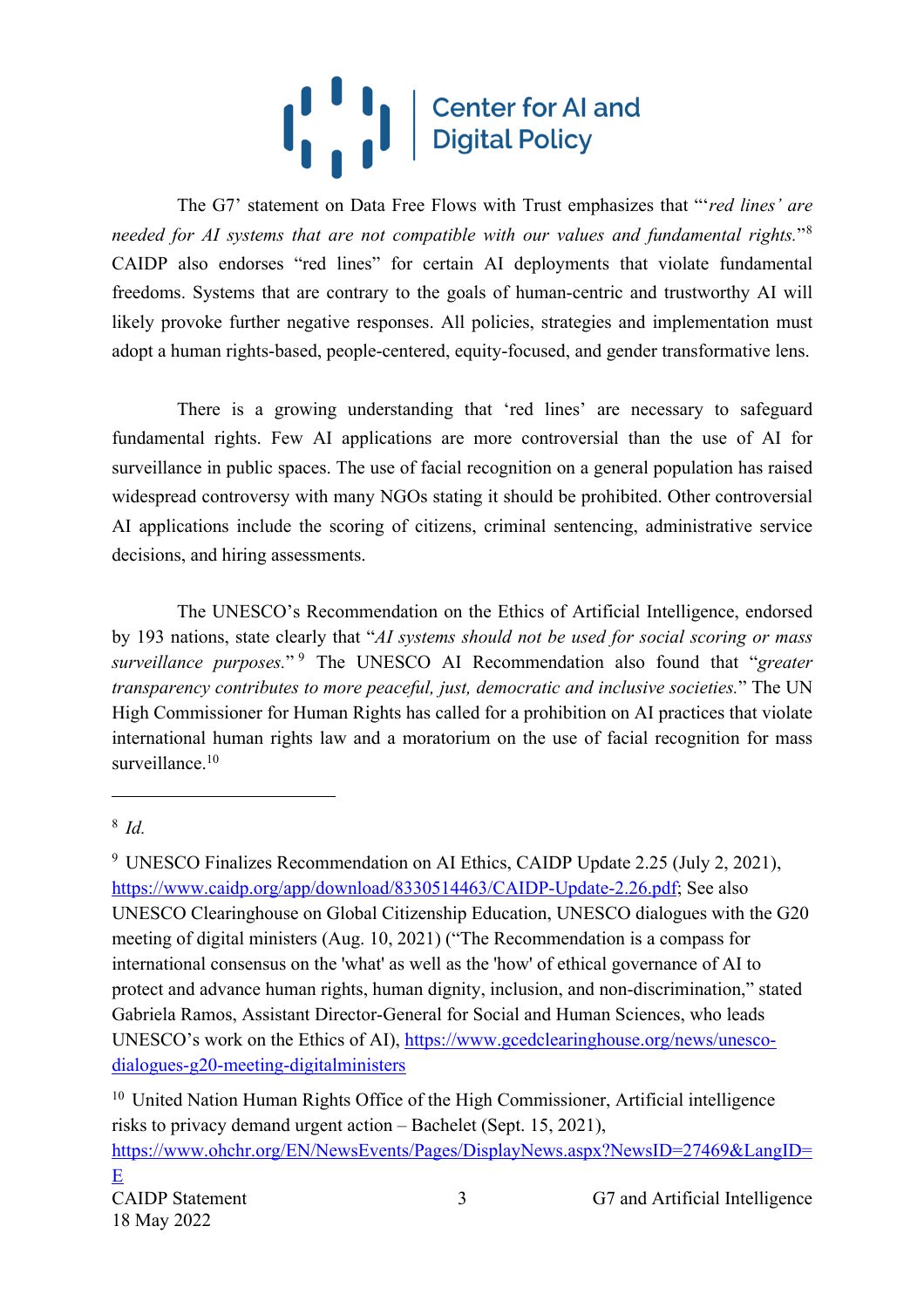

*CAIDP endorses G7's recommendation on the establishment of "red lines" for certain AI practices, such as "social scoring" and remote biometric identification*.

#### **CAIDP Statements on identifying key principles to minimize algorithmic bias**

The G7 and the OECD called out AI "bias" to build more transparency in AI technologies. The G7 leaders in the 2021 Summit noted that "*new forms of decision-making have surfaced examples where algorithms have entrenched or amplified historic biases, or even created new forms of bias or unfairness*."11 The G7 leaders said they would "*take bold action to build more transparency in our technologies*."12 In the 2021 Summit, G7 Leaders also committed to working together for a "*values-driven digital ecosystem for the common good that enhances prosperity in a way that is sustainable, inclusive, transparent and humancentric.*"13 They called for a "*human centric approach to artificial intelligence*."

*CAIDP endorses the G7's strong statement against algorithmic bias. CAIDP also urges the G7 to identify key principles to minimize bias and risks in algorithmic decisionmaking systems.* 

#### **CAIDP Statements on equal representation in AI**

To address the issue of AI "bias", it is important to have equal representation of all sections of the society in AI development. At the Rome Summit, the G20 Leaders prioritized gender equality in AI. G7 should advocate for the representation of women and other underrepresented sections of society in AI development.

*CAIDP urges the G7 leaders to prioritize more representation of women and other underrepresented sections of society in AI development*.

#### **CAIDP recommends that G7 tracks the implementation of AI policies**

<sup>&</sup>lt;sup>11</sup> Carbis Bay G7 Summit Communiqué (June 13, 2021) https://www.whitehouse.gov/briefing-room/statements-releases/2021/06/13/carbis-bay-g7 summit-communique/

<sup>12</sup> *Id*.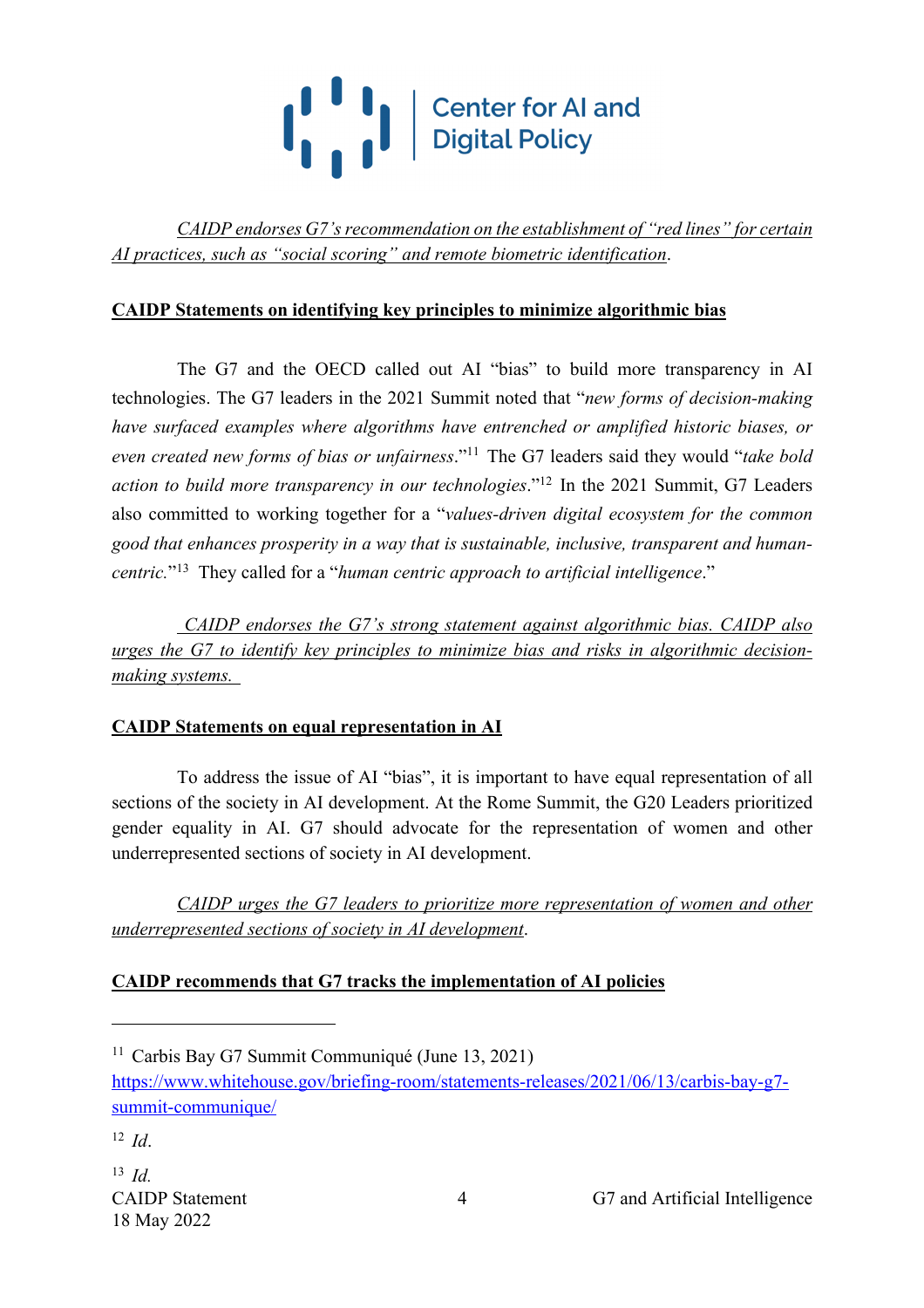# $\left(\begin{array}{c} 1 & 1 \\ 1 & 1 \end{array}\right)$ Center for AI and<br>Digital Policy

There is a need to improve the ability to track the implementation of AI policies. A point also made in the CAIDP report Artificial Intelligence and Democratic Values - "*we believe that measurement of AI, notably its diffusion and impact across the economy and the international comparability of indicators on AI, needs to be improved.*"14

*To this end, we urge G7 to develop sound statistical infrastructures, including through dedicated statistical surveys appropriate domestic, national and international legal and technical frameworks for tracking the implementation of AI policies in the member countries.*

## **CAIDP Endorses the Recommendations of the G7 Data Protection and Privacy Authorities**

We call your attention to the important statement of the G7 Data Protection and Privacy Authorities in 2021. The authorities emphasized the need for "deeper and swifter international regulatory cooperation." On designing Artificial Intelligence in line with data protection, they specifically proposed to:

- Advocate for the central role that data protection and privacy authorities should plan in the governance of artificial intelligence.
- Create a dialogue among G7 data protection and privacy authorities on the principles that should govern the responsible development of artificial intelligence.
- Exchange intelligence and expertise on novel applications of artificial intelligence and the privacy implications arising from these.

### **CAIDP Notes the Need of the EU-US Trade and Technology Council to Move Forward Concrete Actions on AI Policy**

As several members of the G7 also participate the EU-US Trade and Technology Council, we call your attention to the need to move concrete actions on AI policy. We expressed support for the outcomes of the Pittsburgh meeting in September 2021, and noted in particular the substantial Annex attached to the Inaugural Joint Statement that outlined key

CAIDP Statement 5 G7 and Artificial Intelligence 18 May 2022 5 <sup>14</sup> *Artificial Intelligence and Democratic Values* (CAIDP 2021), https://www.caidp.org/app/download/8376927963/AIDV-Index-2021.pdf?t=1650995790